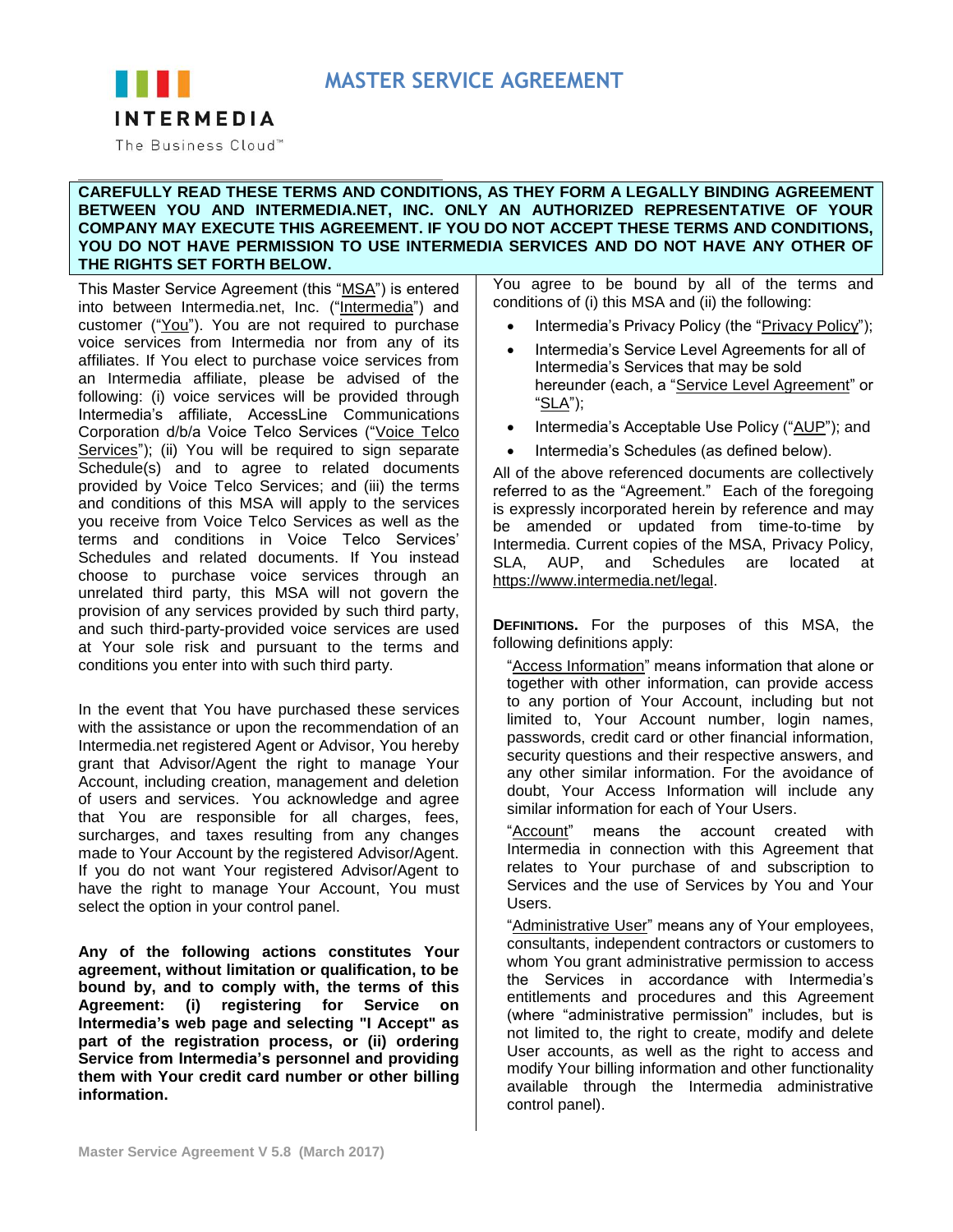"Applicable Law" means any applicable foreign, federal, state or other laws, rules, regulations or interpretations of relevant Governmental Authorities or self-regulatory bodies.

"Beta Offerings" means any portion of the Services offered on a "beta" basis, as designated by Intermedia, including but not limited to, products, plans, services, and platforms.

"Data" means all data submitted by Your Users to Intermedia in connection with the Services, including all content, material, IP and similar addresses, recordings, messages, software, Account Information and Account-related settings.

**"**Governmental Authority**"** means a government, regulatory organization, self-regulatory organization, court of competent jurisdiction or similar body.

**"**Intermedia**"** means Intermedia.net, Inc., a Delaware corporation with offices at 825 E. Middlefield Road, Mountain View, California 94043.

**"**Intermedia Parties**"** means Intermedia's affiliates (including parents and subsidiaries), vendors, licensors and partners, and its officers, employees, agents and representatives.

**"**PHI**"** means Protected Health Information which is individually identifiable health information.

"Schedule(s)" means documents (including the Service-specific product schedules located at <https://www.intermedia.net/legal> and the order documentation generated through Intermedia's administrative control panel) that specifically describe the Services used by You under this Agreement, including product descriptions, pricing, and other terms. Each Schedule shall be deemed a part of and incorporated into this Agreement.

**"**Services**"** means Intermedia's hosting and other services, software and products, as such services, software and products that are offered by Intermedia from time-to-time in its discretion and subscribed to, purchased by, or used by You as set forth in a Schedule; provided, however, that, notwithstanding the foregoing, the term "Services" shall not include Intermedia's web hosting offering, which offering is governed by a separate Web Hosting Service Agreement between You and Intermedia.

**"**Third-Party Service**"** means any service or product offered by a party that is not Intermedia.

**"**User**"** means any of Your employees, consultants or independent contractors to whom You grant permission to access the Services in accordance with Intermedia's entitlements procedures and this Agreement (including Administrative Users and end Users).

"You" and "Your" means the individual or Entity on whose behalf this Agreement is accepted.

#### **1. SCOPE; ACCESS; SECURITY.**

1.1. Access to Services. Subject to and in accordance with the terms of this Agreement, including any Schedules, Intermedia grants You a non-exclusive, non-sublicensable, nontransferable, non-assignable, revocable license for the term of this Agreement to access and use the Services. Services may only be used by Your Users for internal business purposes only. You agree to comply with the terms and conditions of this Agreement, including any Schedules, and with all applicable Intermedia procedures and policies that further define use of the Services. You acknowledge and agree that the actions of any of Your Users with respect to the Services will be deemed to be actions by You and that any breach by any of Your Users of the terms of this Agreement, including any Schedule, will be deemed to be a breach by You.

1.2. Account Information and Ownership. You acknowledge that Your failure to timely update Your Account information, including authorized Administrative Users, can result in unauthorized personnel having access to Your Account and potentially doing harm to You. Accordingly, You agree to maintain accurate Account information by providing updates to Intermedia promptly, but no later than three (3) business days, when any of Your Account information requires change, including any relevant Account contact information. Failure by You, for any reason, to respond within three (3) business days to any inquiries made by Intermedia to determine the validity of information provided by You will constitute a material breach of this Agreement. You acknowledge and agree, and expressly consent, that in the event of any dispute regarding access to or legal ownership of any Intermedia account or any portion thereof, including Your Account, Intermedia will resolve such dispute in its sole discretion. In addition, in the event of such a dispute, Intermedia may immediately suspend, alter or terminate any relevant account, including Your Account, or any portion thereof. You will reimburse Intermedia for any legal fees and other fees incurred with respect to any dispute regarding control or ownership of Your Account or Your Data or the same of another Intermedia customer. You acknowledge and agree that (i) the legal owner of all Data on the Account is You (the counterparty to this Agreement) and not any individual User, including any Account contact registered with Intermedia, regardless of any administrative designation (e.g., Administrator, Billing Contact, Owner, etc.); (ii) You will provide Intermedia with any documentation it reasonably requests to establish ownership and rights to Your Account and any related Data; and (iii) any User identified as an Administrative User with respect to Your Account has the authority to bind You to any amendments, modifications or acknowledgements regarding this Agreement or otherwise relating to the Services.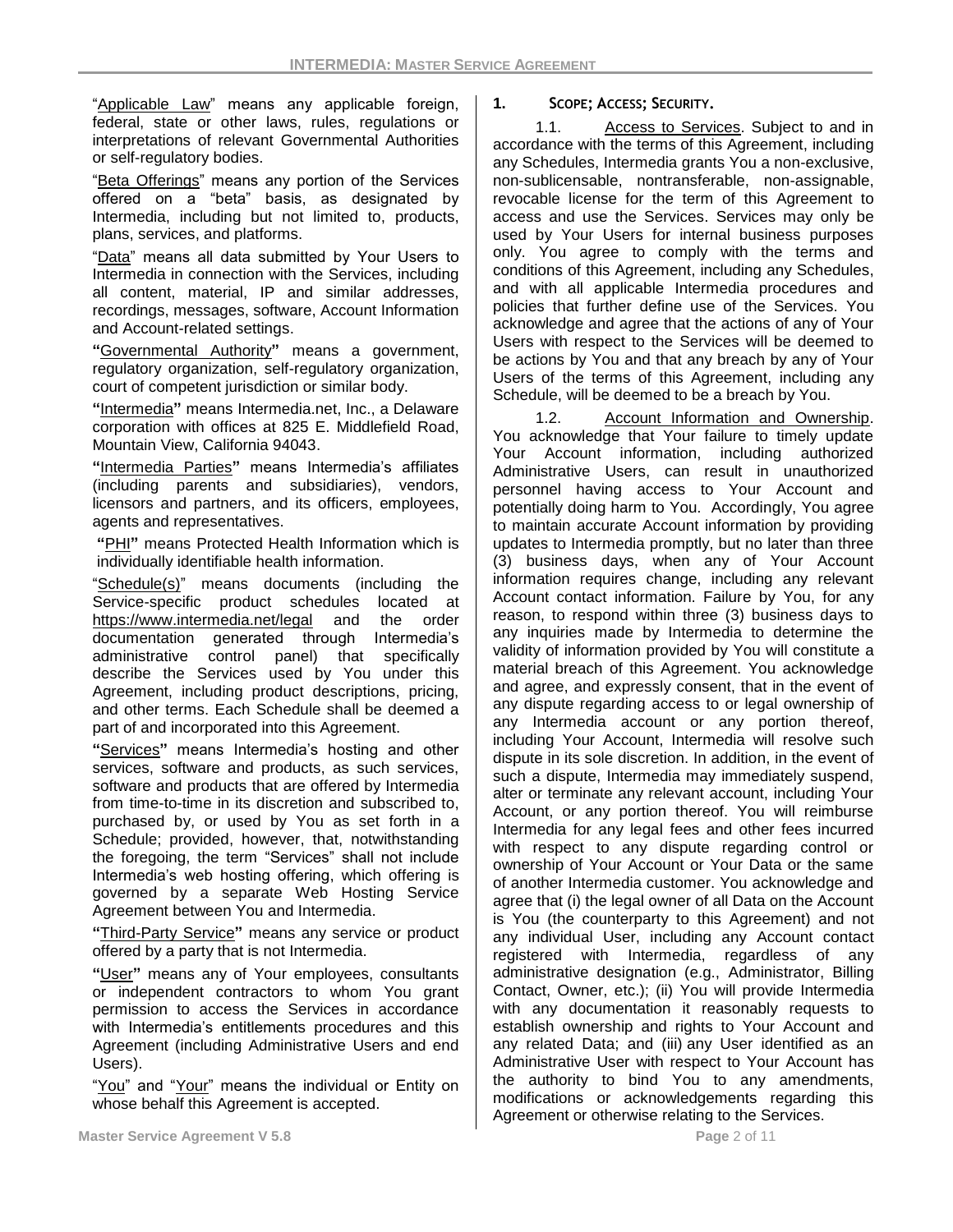1.3. Account Security and Activity. You acknowledge and agree that You are solely responsible for (i) maintaining the confidentiality and security of Your Access Information, and (ii) all activities that occur in connection with Your Account, whether initiated by You, by others on Your behalf or by any other means. You will notify Intermedia immediately of any unauthorized use of Your Account, Access Information or any other actual or potential breach of security. You acknowledge and agree that Intermedia will not be liable for any loss that You may incur as a result of any party using Your Access Information, either with or without Your knowledge and/or authorization. You further agree that You may be held liable for losses incurred by Intermedia, any Intermedia Party, or another party due to any party using Your Access Information. Intermedia strongly recommends that You keep Your Access Information in a secure location, take precautions to prevent others from accessing it and change it when necessary to maintain its confidentiality and security. **Intermedia specifically disclaims all liability for any activity in Your Account, whether authorized by You or not.**

1.4. Failure of a Line Test . With respect to voice services, if a specific site fails a "VOIP line test" as part of the installation process, and You are unable or unwilling to upgrade the data circuit, router, switch, or faulty component responsible for the failure, Intermedia reserves the right to cancel the order for such site.

# **2. TERM AND TERMINATION.**

2.1. Term. This Agreement shall be effective from Your acceptance of this Agreement (or a previous version of Intermedia's service agreement) and shall continue until the expiration or termination of all Schedules (**"**Agreement Term**"**). When You purchase Services from Intermedia, a Schedule will be created specific to such purchase, setting forth the contract term and other terms and conditions with respect to such purchase. The term of each Schedule ("Schedule Term") shall be an initial term with a duration to be agreed to by You and Intermedia (e.g., one month, one year or some other mutually agreedupon period) (a "Schedule Initial Term"), followed by renewal periods with a duration to be agreed to by You and Intermedia (a "Schedule Renewal Term"). Termination of this Agreement shall not relieve either party from fulfilling its obligations prior to such termination.

(a) Monthly Plan Schedule Term*.* For a Monthly Plan with Intermedia, the Schedule Initial Term is the period from the date of Your acceptance of the Schedule through the remainder of that calendar month. The Schedule Renewal Term for a Monthly Plan is defined as one (1) calendar month beginning at

the end of the Schedule Initial Term and each subsequent calendar month thereafter.

(b) Annual Plan Schedule Term. For an Annual Plan with Intermedia, the Schedule Initial Term is the period from the date of Your acceptance of the Schedule through the remainder of that calendar month and continuing through the next twelve (12) calendar months (for example, an Annual Plan that begins April 14th will continue until April 30th of the following year), unless the parties have agreed in writing to a longer term. A Schedule Renewal Term for an Annual Plan is defined as the twelve-month period beginning at the end of the Schedule Initial Term and each subsequent twelve-month period thereafter.

(c) Automatic Renewal. Each Schedule will renew automatically at the end of the then-current Schedule Term for a Schedule Renewal Term unless terminated in accordance with this Agreement by either You or Intermedia.

2.2. Termination by You.

(a) Monthly Plan. For a Monthly Plan, You may terminate any Schedule for any reason by following the termination procedure located within the Account section of the administrative control panel prior to the beginning of any Schedule Renewal Term. If You terminate a Monthly Plan prior to the end of the then-current Schedule Term, Intermedia will not be required to refund to You any fees already paid.

(b) Annual Plan. For an Annual Plan, You may terminate any Schedule for any reason by following the termination procedure located within the Account section of the administrative control panel at any time. If such a termination is effective prior to the end of the then-current Schedule Term, You will incur a fee that is equal to the lesser of (i) two (2) months of the Minimum Package Fee from the end of the calendar month during which such termination occurs; and (ii) the Minimum Package Fee for the remainder of the then-current Term. The "Minimum Package Fee" is the monthly charge for Your base package excluding any additional items that You have purchased along with such base package.

(c) Refunds/Fees for Termination by You. Fees for non-recurring Services and set up fees will not be refunded. Any fees previously waived, discounts, or rebates applied may be reinstated if You terminate the account during the Schedule Term or if You breach this Agreement, including any Schedule.

2.3. Termination by Intermedia.

(a) 30-Day Termination. Intermedia may terminate this Agreement or any Schedule for any reason by providing thirty (30) calendar days' notice. If Intermedia terminates this Agreement pursuant to this Section 2.3(a), then all Schedules will terminate at the end of the thirty (30) day notice period. If Intermedia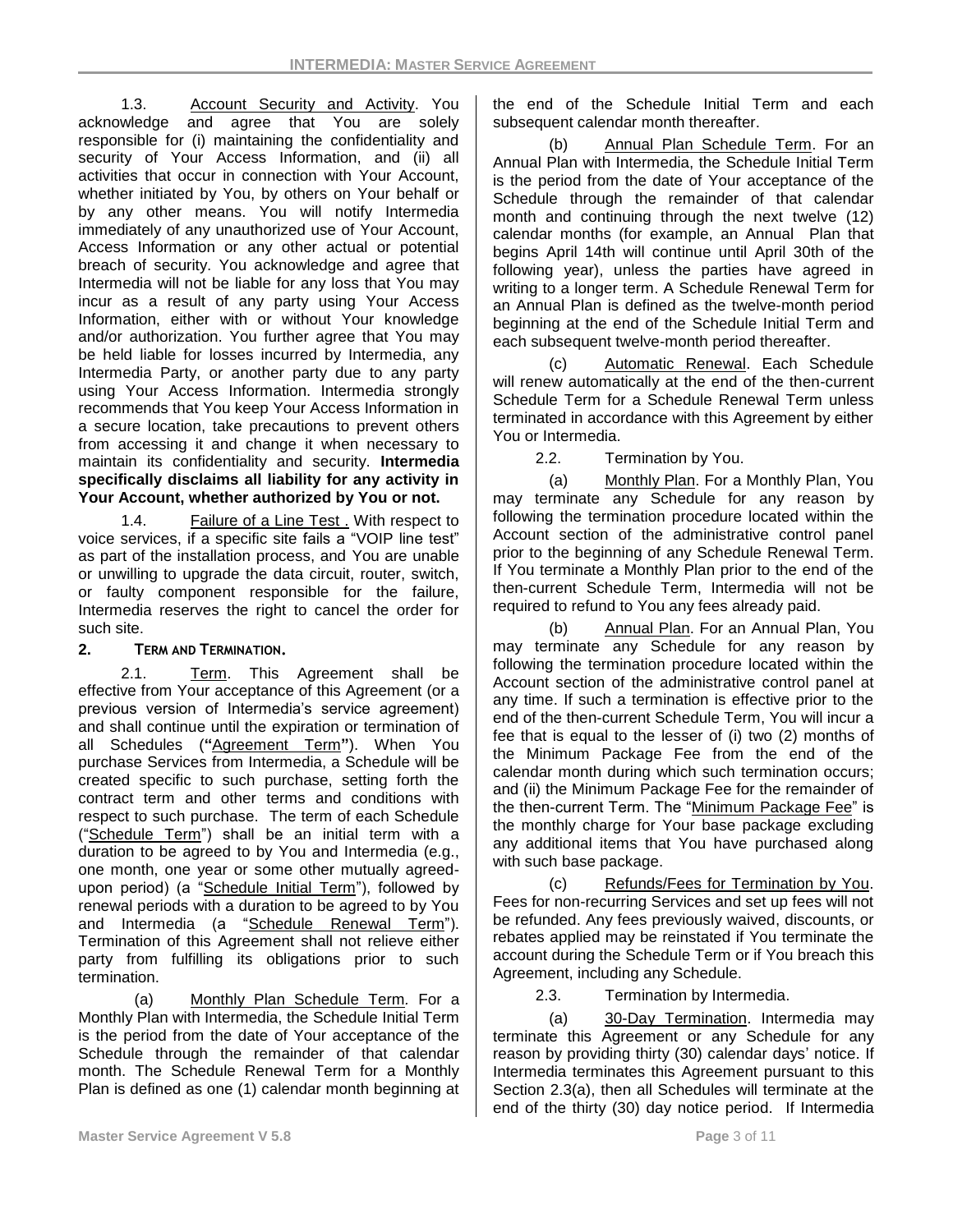terminates any Schedule pursuant to this Section 2.3(a), then (i) for a Schedule with a Monthly Plan, if the effective termination date occurs prior to the end of the then-current Schedule Term, Intermedia will refund (or refrain from charging You) the pro rata monthly fees for the month in which Services terminate and (ii) for a Schedule with an Annual Plan, Intermedia will refund (or refrain from charging You) the monthly fees for the month in which Services terminate. For Schedules with either a Monthly Plan or an Annual Plan, if Intermedia terminates this Agreement, including any Schedule, pursuant to this Section 2.3(a), Intermedia will not charge You monthly fees for any month following the month in which Intermedia terminates this Agreement, including any Schedule.

(b) Immediate Termination. Intermedia may terminate this Agreement, including any Schedule, (or suspend Your Account) immediately and without prior notice for any of the following reasons:

(i) Any material breach of this Agreement, including any Schedule, by You, as determined by Intermedia in its sole discretion, including, but not limited to, failure to make any payment when due, violation of the AUP or any other Intermedia policy or procedure applicable to the Services as notified to You from time to time, which remains uncured beyond thirty (30) days' notice by Intermedia; or

(ii) If Your use of the Services results in, or is the subject of, actual or potential legal action or threatened legal action, against Intermedia or any of its affiliates, vendors, partners, representatives or customers, without consideration for whether such actual or potential legal action or threatened legal action is eventually determined to be with or without merit.

(c) Termination or Suspension of Users. In lieu of terminating or suspending Your entire Account, Intermedia may suspend Your Account or terminate or suspend individual Users.

(d) No Refunds; Further Payment Due. If Intermedia terminates this Agreement, including any Schedule, pursuant to Section 2.3(b), (i) Intermedia will not refund to You any paid fees and (ii) You will be liable for any payment that would have been due had You terminated pursuant to Section 2.2.

**Master Service Agreement V 5.8 Page 1 of 11 Page 4 of 11 Page 4 of 11 Page 4 of 11** 2.4. Following Termination. Termination will not cancel or waive any fees owed to Intermedia or incurred prior to or upon termination. You agree that Intermedia may charge such unpaid balance to Your Account on file or otherwise bill You for such unpaid balance. Upon termination, You must promptly uninstall all software provided by Intermedia in connection with the Services. All of Your Data will be irrevocably deleted promptly (as soon as fourteen (14) calendar days) following the termination of this

Agreement or the applicable Schedule, including but not limited to, databases, contacts, calendars, e-mail, website content, and any Data hosted by Intermedia. It will be solely Your responsibility to secure all necessary Data from Your Account prior to termination. Intermedia will not be responsible or otherwise liable for any loss of Your Data or any damages arising from the deletion of Your Data following termination of the Services.

# **3. FEES, BILLING, TAXES, CHARGES.**

3.1. Fees. The fees initially charged upon ordering any Service will be effective for the applicable Schedule Initial Term and each Schedule Renewal Term, provided, that Intermedia will have the right to increase these fees at any time upon thirty (30) calendar days' notice to You. If You do not agree with such fee increase, You will have the right to terminate the applicable Schedule immediately upon notice received within thirty (30) calendar days of date of notice of the fee increase. All payments made to Intermedia shall be in US Dollars.

3.2. Billing and Payment Arrangements. Intermedia will bill You monthly for all established and recurring fees, and any applicable one-time fees in that month, including but not limited to interest, check paying program fees and returned check fees. Pro rata billing may occur throughout the course of a billing cycle for feature add-ons that You enable on your Account during any given month.

3.3. Payment by Automated Means.

(a) You may view and print an invoice for Your Account using the administrative control panel made available to You. On or about the first  $(1<sup>st</sup>)$  day of each month, Intermedia will apply the current monthly charges to Your automated payment method, the relevant information of which You entered on the billing information page in the administrative control panel. Payment by automated means includes any form of automated payment accepted by Intermedia from timeto-time, including credit card, debit card, direct debit or other means.

(b) You must provide Intermedia with valid automated payment information as a condition to receive or use the Services. You are responsible for and agree to update Intermedia with any changes to Your billing and/or automated payment information (e.g., new or updated credit card, credit card expiration date or other payment account information). **By providing Intermedia with the automated payment information, You authorize Intermedia to charge Your automated payment account for any amounts arising from or relating to the Services without further authorization from You.** It is Your responsibility to keep Your automated payment information up-to-date. If charges to Your automated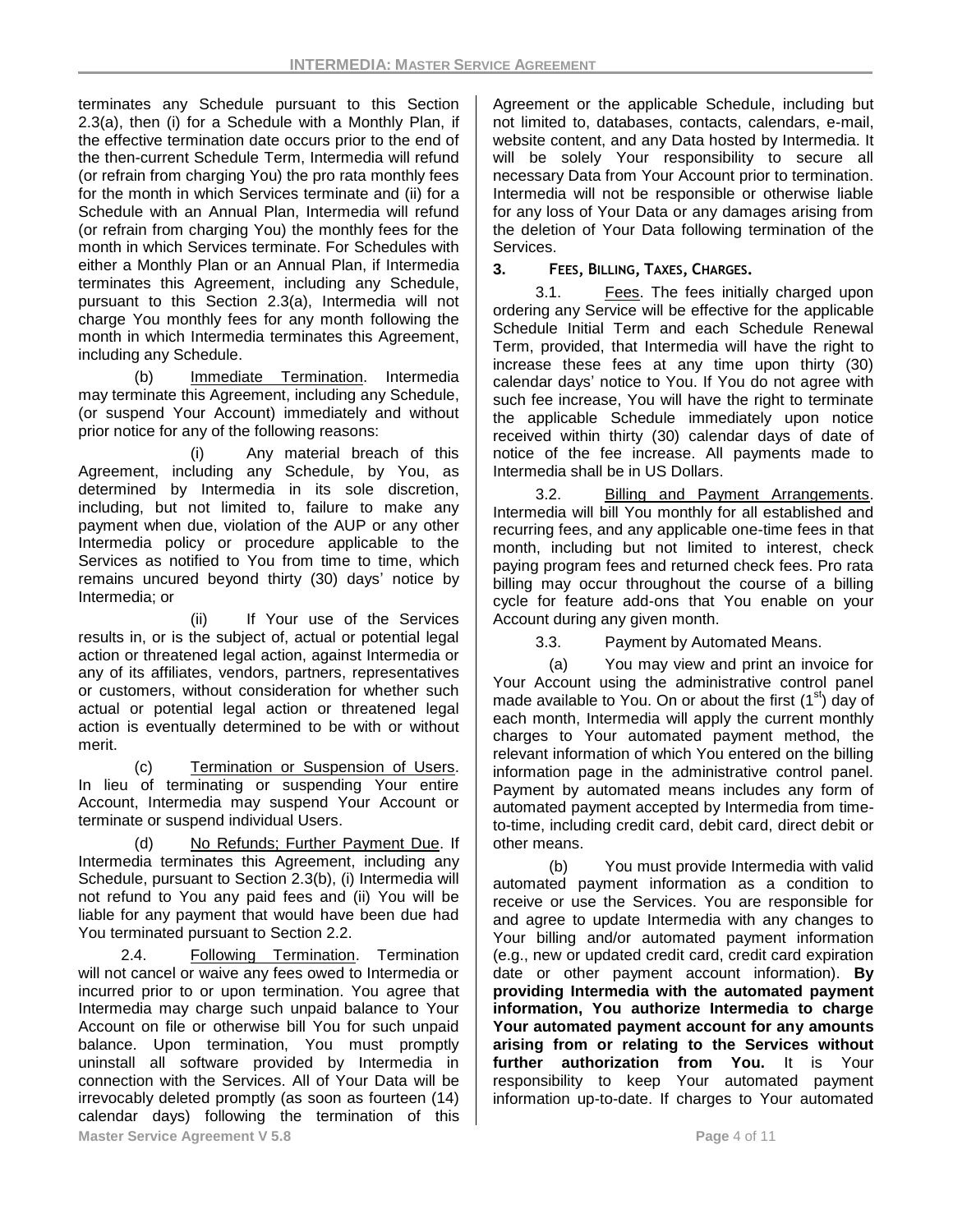payment account fail, Intermedia will email a warning to Your Account billing contacts.

(c) If Intermedia is unable to successfully process Your payment by automated means by the seventh (7th) calendar day of the month for which the payment is due, Your payment will be considered late and not paid in full. Intermedia may suspend or terminate Your Account in accordance with Section 2.3(b)(i) for failure to timely pay in full. Late payments are subject to a late-payment charge of the greater of (i) interest calculated at the lesser of (x) eighteen percent (18%) per year and (y) the maximum amount permitted by law and (ii) twenty-five dollars (\$25). Such interest will accrue daily from the due date until the date of actual payment of the overdue amount, whether before or after judgment. You will pay the interest immediately on demand. You will pay all collection costs incurred by Intermedia (including, without limitation, reasonable attorneys' fees).

3.4. Payment by Check.

(a) If You apply for and are accepted into Intermedia's check paying program, Intermedia will issue You an invoice within the first five (5) calendar days of each calendar month. Each invoice will include an invoice processing fee of twenty-five dollars (\$25). Payment by check must be received by the fifteenth  $(15<sup>th</sup>)$  calendar day of each month. Acceptance into and continued participation in Intermedia's check paying program will be at Intermedia's sole discretion.

(b) Should Your check not be honored, a check fee of the lesser of (i) fifty dollars (\$50) and (ii) the maximum amount permitted by law, will be charged to Your Account. In addition, Intermedia may require You to pay by cashier's check or money order.

(c) If Intermedia does not receive payment by the fifteenth  $(15<sup>th</sup>)$  calendar day of the month for which the payment is due, Your payment will be considered late and not paid in full. Intermedia may suspend or terminate Your Account in accordance with Section 2.3(b)(i) for failure to timely pay in full. Late payments are subject to a late-payment charge of the greater of (i) interest calculated at the lesser of (x) eighteen percent (18%) per year and (y) the maximum amount permitted by law and (ii) twenty-five dollars (\$25). Such interest will accrue daily from the due date until the date of actual payment of the overdue amount, whether before or after judgment. You will pay the interest immediately on demand. You will pay all collection costs incurred by Intermedia (including, without limitation, reasonable attorneys' fees).

3.5. Fees for Excess Use. You agree to monitor and maintain Your Accounts within all Intermedia-specified limits and in a manner that does not disrupt the activities of Intermedia and other Intermedia customers and users. If Your usage exceeds the limits for Your Account or may disrupt the activities of other Intermedia customers, You agree that Intermedia may immediately, in its sole discretion, (i) charge You for such excess usage via Your automated payment account, or by invoice if You have been accepted into Intermedia's check paying program, (ii) upgrade You to a plan or increase the limits on Your Account to address this excess usage, and/or (iii) suspend Your Account or terminate Your Account upon notice To You. Usage and associated charges for excess usage will be determined based solely upon Intermedia's collected usage information. Unused monthly allotments will not accrue or carry over from one month to any other month. Upon any upgrade or increase on the limits of Your Account, You will be responsible for the new costs and fees.

3.6. Taxes. In addition to Intermedia's charges, You will be liable for all taxes, governmental fees and assessments related to fees and charges charged to You under this Agreement or otherwise in respect of Your use of the Services. Intermedia will bill you for any sales, usage or other taxes that apply with respect to (i) the Services that You purchase and (ii) the jurisdiction of Your billing address (or, as required, any other relevant business locations).

3.7. Fees for Additional Services. You agree to pay Intermedia's then-current rates and expenses, including the cost of Intermedia's vendors, for any requests related to information retrieval, subpoenas, consulting and advisory services, or similar work.

3.8. Bill Disputes. You will notify Intermedia of any dispute relating to charges billed to Your Account by submitting a Billing Dispute Notification Form (available through Intermedia's customer service) to Intermedia within sixty (60) days of the date the disputed charges appeared on Your Account. The existence of a dispute will not relieve You from paying any and all amounts billed hereunder. You waive all rights to dispute any charges not disputed by written notice as required above.

3.9. Electronic Billing and Documentation. All billing and other documentation regarding the Services may be provided electronically ("Electronic Documentation"). You acknowledge and agree that You are able to view all Electronic Documentation and consent to receiving Electronic Documentation and decline to receive hard copies of any such materials.

3.10. Modification made by Advisor/Agent. You acknowledge and agree that any charges, fees, surcharges, and taxes resulting from any changes made to Your Account by the registered Advisor/Agent are Your sole and exclusive responsibility unless you select the option in your control panel indicating that You do not want Your registered Advisor/Agent to have the authority to manage Your Account.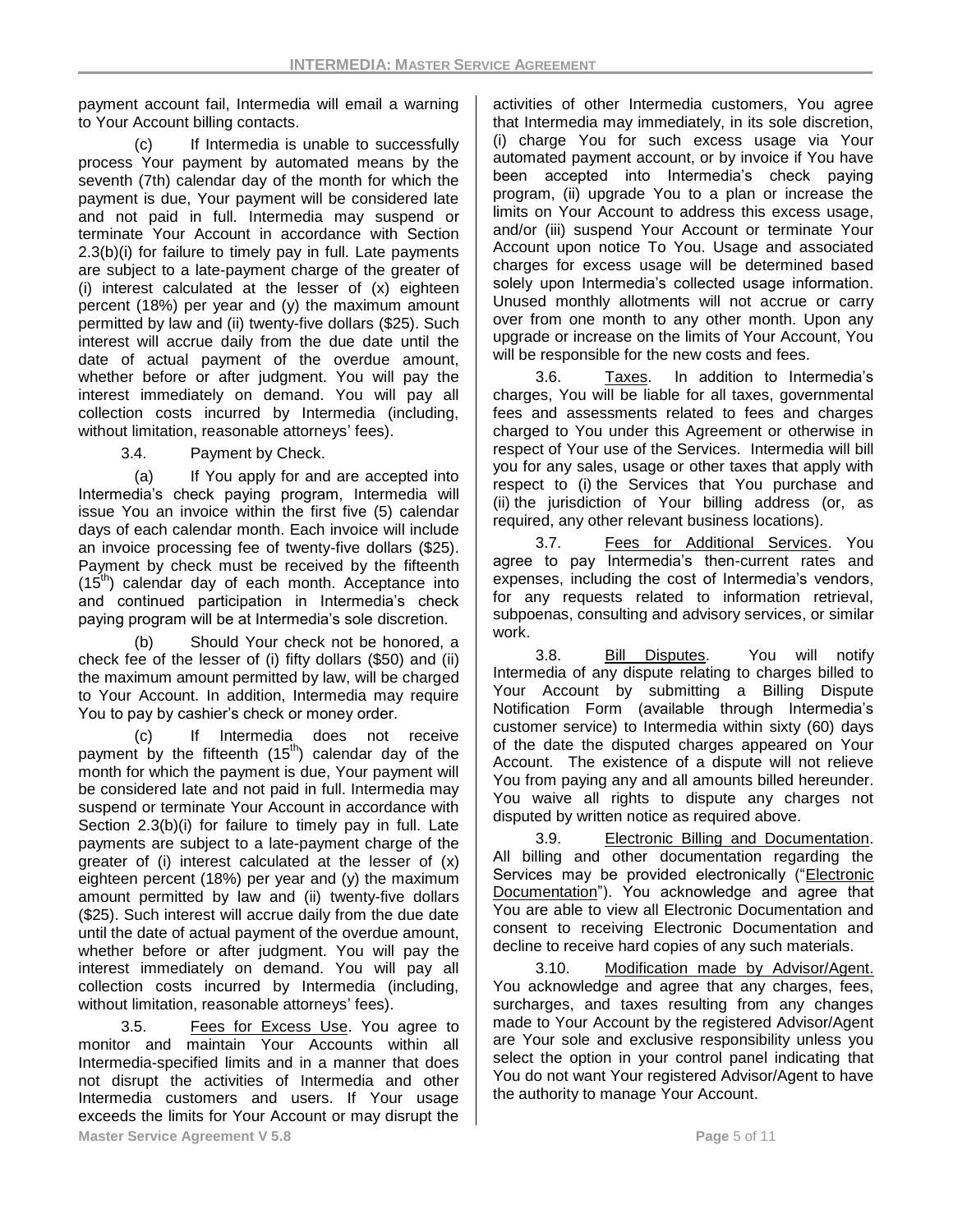## **4. USE OF THE SERVICES.**

4.1. Internal Use. You will use the Services for Your own internal business, non-residential and non-personal use. You acknowledge and agree that You will not allow any third party, including Your vendors and service providers, to access or use the Services unless such third party is allowed access for the purpose of providing authorized customer support services or in connection with Your appropriate use of the Services for Your own business purposes.

4.2. Restricted Activities. You will not (i) use any Service for any purpose outside the Service's intended scope, features, and function set, (ii) use any Service for third-party training, (iii) use any Service as an application service provider or service bureau, unless You have entered into a separate written agreement with Intermedia to provide such services, (iv) use any Service for timesharing or rental, (v) use any Service to design software or other materials or services with similar or competitive functionality for any purpose, including distribution to third parties, (vi) except with respect to Your Data, duplicate any portion of the Services or display, distribute, publish, or otherwise disclose any Service; (vii) use any of the Services to interface with any other service or application that is outside the scope of intended use; (viii) decompile, disassemble, or otherwise reverse engineer any portion of the Services; (ix) make any modification or interface to any Service that is not specifically authorized by Intermedia without prior written consent of Intermedia; (x) resell or sublicense any portion of the Services, and any purported resale or sublicense will be void; and (xi) store, maintain, or use on or through the Service any "Protected Health Information" or "PHI" as those terms are defined in the Health Insurance Portability and Accountability Act of 1996 and the rules and regulations promulgated thereunder, as each may be amended from time to time, unless a formal Business Associate Agreement has been executed between Intermedia and You. You may not access the Services for purposes of monitoring their performance, availability, or functionality, or for any other benchmarking or competitive purposes, without Intermedia's prior written consent. You may not, without Intermedia's prior written consent, access the Services if You are a direct competitor of Intermedia.

4.3. Applicable Law. You acknowledge and agree that access and use of the Services may be restricted or limited as a result of Applicable Laws and that You will not use, or allow the use of the Services in contravention of, and will comply with, any Applicable Law. You represent that (i) You and Your Users are not named on any Government Authority list of persons or entities prohibited from receiving exports, and (ii) You will not permit Users to access or use Services in

violation of any export embargo, prohibition or restriction. You acknowledge and agree that that it is Your sole responsibility to use the Services in a lawful manner.

### **5. YOUR DATA; FEEDBACK.**

5.1. Submission of Your Data. Any Data You provide to Intermedia in connection with the Services must comply with the AUP. Any Data You provide to Intermedia in connection with the Services shall not be PHI, unless a formal Business Associate Agreement has been executed between Intermedia and You. Attempting to place or transmit, or requesting placement or transmission, of Data that does not comply with the AUP or is PHI will be a material breach of this Agreement. Intermedia may, in its sole discretion, reject or remove Data that You have used or attempted to use with respect to the Services. Any Data used with respect to the Services by or through You will be free of any and all malicious code, including without limitation, disabling devices, drop dead devices, time bombs, trap doors, trojan horses, worms, computer viruses and mechanisms that may disable or negatively impact the Services or Intermedia's servers. You hereby represent and warrant to Intermedia that You have the right to use any patented, copyrighted, trademarked, proprietary or other material in connection with Data that You use, post, or otherwise transfer or transmit with respect to the Services.

5.2. Public Disclosure of Data. You are solely responsible for ensuring that You do not accidentally make any private Data publicly available. Any Data made public may be publicly accessible through the internet and may be crawled and indexed by search engines or other third parties. By making any Data publicly available on any of the Services You affirm that You have the consent, authorization or permission, as the case may be from every person who may claim any rights in such Data to make such Data available in such manner.

5.3. Data Takedown. By making any Data publicly available in the manner aforementioned, You expressly agree that Intermedia will have the right to block access to or remove such Data made available by You, if Intermedia receives complaints, inquiries or notices concerning any illegality or infringement of rights in such Data. You expressly consent to determination of questions of illegality or infringement of rights in such Data by the agent designated by Intermedia for this purpose.

5.4. Filtering. Intermedia may employ various filtering methods to reduce unwanted content, such as SPAM e-mail, from reaching Your Intermedia Account. You acknowledge and agree that such methods may prevent legitimate content from reaching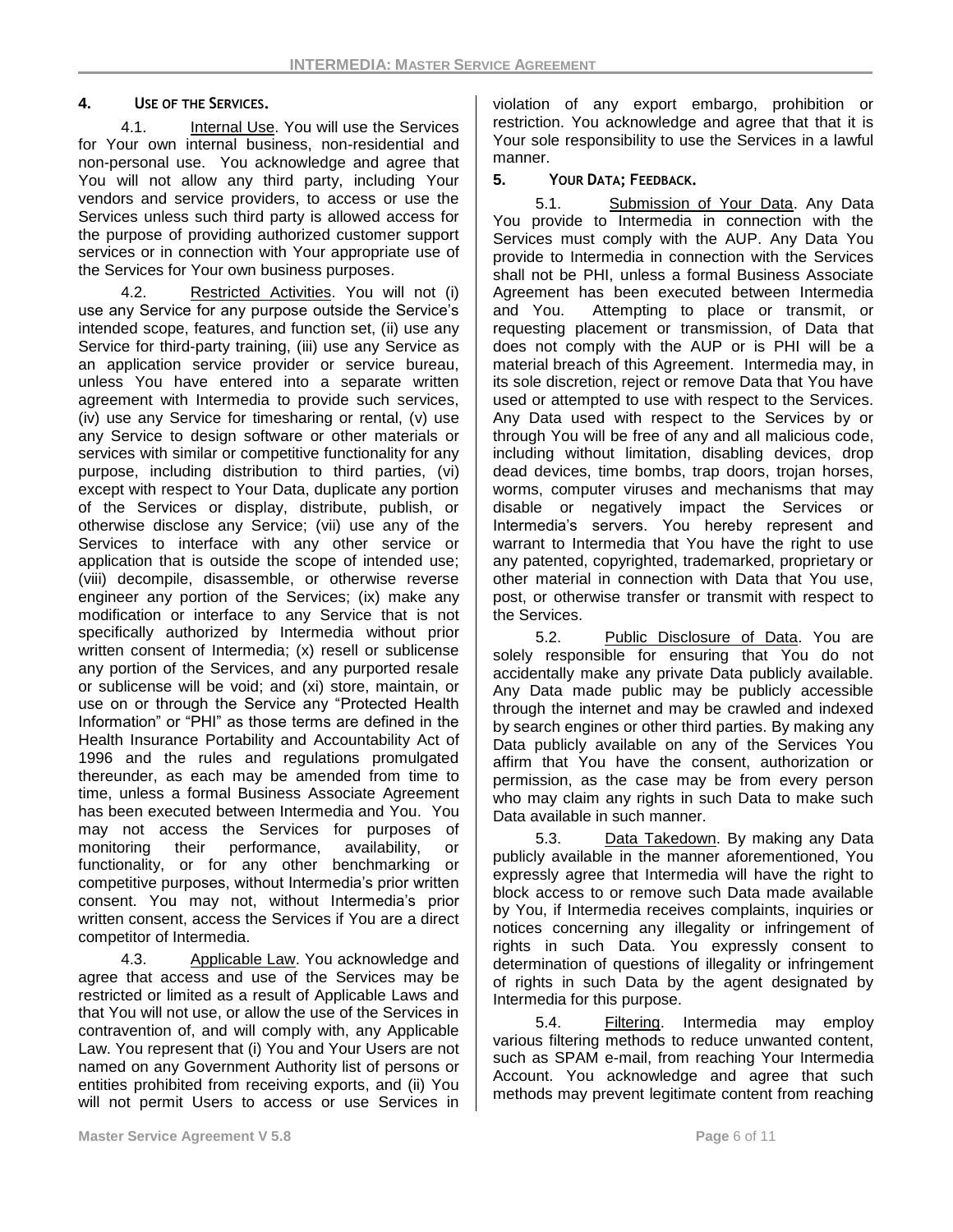Your Account and that Intermedia will not be liable therefor.

5.5. Control. Intermedia is not obligated to exercise control over the content of information, including Your Data, passing through Intermedia's network except any controls expressly provided in this Agreement.

5.6. Feedback. Any feedback, suggestions, testimonials, endorsements, information or materials conveyed to Intermedia by You or Your Users in connection with the Services shall be collectively deemed **"**Feedback**."** You agree to grant and hereby grant to Intermedia a non-exclusive, perpetual, irrevocable, royalty free, worldwide license (with the right to grant and authorize sublicenses) to make, have made, use, import, offer for sale, sell, reproduce, distribute, modify, adapt, prepare derivative works of, display, perform, and otherwise exploit such Feedback without restriction.

### **6. CONFIDENTIALITY AND PRIVACY.**

6.1. Confidential Information. "Confidential Information" is all confidential information disclosed by a party (**"**Disclosing Party**"**) to the other party (**"**Receiving Party**"**), whether orally or in writing, that is designated as confidential or that reasonably should be understood to be confidential given the nature of the information and the circumstances of disclosure. Your Confidential Information will include Your Data. Intermedia's Confidential Information will include the Services (and any portion thereof), the terms and conditions of this Agreement and any Schedules, and all related Service order forms, as well as Intermedia's business and marketing plans, technology and technical information, product plans and designs, and business processes disclosed by Intermedia. Confidential Information will not include any information that (i) is or becomes generally known to the public without breach of any obligation owed to the Disclosing Party, (ii) was known to the Receiving Party prior to its disclosure by the Disclosing Party without breach of any obligation owed to the Disclosing Party, (iii) is received from a third party without breach of any obligation owed to the Disclosing Party, or (iv) was independently developed by the Receiving Party. The Receiving Party may disclose Confidential Information to the extent required to comply with binding orders of governmental entities that have jurisdiction over it; provided however that, to the extent legally permitted by law to do so, the Receiving Party gives the Disclosing Party reasonable written notice to allow the Disclosing Party to seek a protective order or other appropriate remedy, discloses only such Confidential Information as is required by the governmental entity, and uses commercially reasonable efforts to obtain confidential treatment for any Confidential Information disclosed. You acknowledge that Intermedia, and its licensors, retain all intellectual property rights and title, in and to, all of their Confidential Information and/or other proprietary information. This shall include, but not be limited to: products, services, and the ideas, concepts, techniques, inventions, processes, software or works of authorship developed, embodied in, or practiced in connection with the Services provided by Intermedia hereunder.

6.2. Protection of Confidential Information. Except as otherwise permitted by this Agreement or in writing by the Disclosing Party, (i) the Receiving Party will use the same degree of care that it uses to protect the confidentiality of its own confidential information of like kind (but in no event less than reasonable care) not to disclose or use any Confidential Information of the Disclosing Party for any purpose outside the scope of this Agreement, and (ii) the Receiving Party will limit access to Confidential Information of the Disclosing Party to those of its employees, contractors and agents who need such access for purposes consistent with this Agreement and who are bound by confidentiality obligations at least as protective of Disclosing Party and its Confidential Information as the provisions of this Agreement.

6.3. Use and Disclosure by Intermedia. Notwithstanding the foregoing, Intermedia may use or disclose Your Data (i) as expressly permitted in writing by You, and (ii) as expressly provided in this Agreement, including (a) in accordance with the Privacy Policy (as if such Data were "Information" as defined under the Privacy Policy), and (b) to access Your Data to provide the Services or prevent or address service or technical problems, or at Your request in connection with customer support matters. You expressly consent to the foregoing use and disclosure.

### **7. BETA OFFERINGS.**

The SLAs do not apply to any Beta Offerings. Notwithstanding anything else set forth in this Agreement, Intermedia does not make any representations or warranties regarding any Beta Offering or the integrity of any data stored in connection with any Beta Offering. You are strongly discouraged from using any Beta Offering in connection with sensitive data. Intermedia may, in its sole discretion, change or terminate any Beta Offering without notice and does not represent or warrant the result of any such action. Intermedia may, in Intermedia's sole discretion, convert any Beta Offering to a paid service upon notice to You. To avoid incurring increased charges following such a conversion, You must terminate (i) the individual converted service (if possible) by contacting Intermedia as directed in the conversion notice, or (ii) if You subscribe to no other services under Your Account, the entire Account, pursuant to Section 2 of this MSA.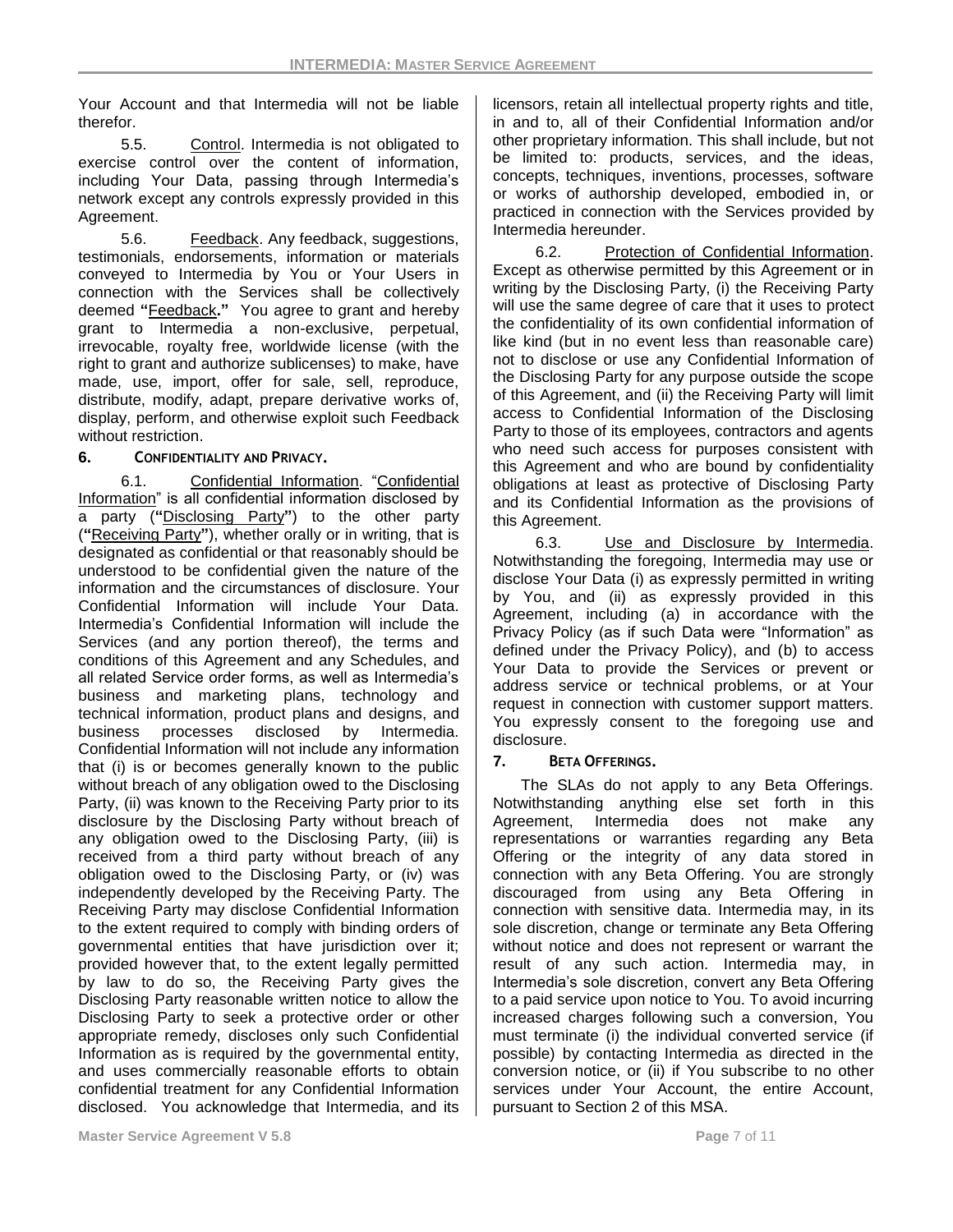## **8. LIMITED WARRANTY; LIMITATION ON LIABILITY; THIRD-PARTY SERVICES.**

8.1. Limited Warranty. Intermedia provides the Services and any related products on an "as is" basis, except as otherwise specifically set forth in the applicable SLA. You expressly agree that use of the Services is at Your sole risk. Intermedia and the Intermedia Parties expressly disclaim all warranties of any kind, whether express, implied, statutory, or otherwise, oral or written, including, but not limited to, the implied warranties of merchantability, fitness for a particular purpose and non-infringement. You hereby agree that the terms of this Agreement, including any Schedule, will not be altered due to custom or usage or due to the parties' course of dealing or course of performance under this Agreement, including any Schedule.

8.2. Limitation on Liability. Intermedia and Intermedia Parties will not be liable for any direct, indirect, incidental, special, punitive or consequential damages (including but not limited to damages for lost profits, business interruption, loss of programs or information, and the like) in connection with any claim arising under or in connection with this Agreement or the Services provided hereunder, regardless of whether Intermedia or any Intermedia Party has been advised of such damages or their possibility. Intermedia will not be liable for any harm that may be caused by Your access to application programming interfaces or the execution or transmission of malicious code or similar occurrences, including without limitation, disabling devices, drop dead devices, time bombs, trap doors, trojan horses, worms, viruses and similar mechanisms. You agree that the total liability of Intermedia and any Intermedia Party and Your sole remedy for any claims (i) regarding the Services for which a remedy is set forth in the applicable SLA is limited to the credits set forth in such SLA; and (ii) regarding the Services, other than those specifically described in clause (a) of this Section 8.2, is limited to the lesser of (a) One Thousand Dollars (\$1,000) and (b) the prior one (1) month of Service fees paid under this Agreement by You to Intermedia.

8.3. Other Liability. None of the Intermedia Parties is responsible to You for any warranty provided by Intermedia.

8.4. Third-Party Services. Intermedia may link to or offer Third-Party Services on Intermedia's website or otherwise through the Services. Any purchase, enabling, or engagement of Third-Party Services, including but not limited to implementation, customization, consulting services, and any exchange of Data between You and any Third-Party Service, is solely between You and the applicable Third-Party Service provider and is subject to the terms and

conditions of such Third-Party Provider. Intermedia does not warrant, endorse or support Third-Party Services and is not responsible or liable for such Services or any losses or issues that result as Your use of such services. If You purchase, enable or engage any Third-Party Service for use in connection with the Services, You acknowledge that Intermedia may allow providers of those Third-Party Services to access Your Data used in connection with the Services as required for the interoperation of such Third-Party Services with the Services. You represent and warrant that Your use of any Third-Party Service signifies Your independent consent to the access and use of Your Data by the Third-Party Service provider, and that such consent, use, and access is outside of Intermedia's control. Intermedia will not be responsible or liable for any disclosure, modification or deletion of Data resulting from any such access by Third-Party Service providers.

# **9. OWNERSHIP AND CONTROL.**

9.1. No Transfer. Except for rights expressly granted in this Agreement, including any Schedules, Intermedia does not transfer any intellectual or other property or proprietary right to You. All right, title, and interest in any Service provided to You, including without limitation any copyright, trade secret and vested or potential trademark and patent rights, is solely the property of Intermedia and its vendors and licensors. As between You and Intermedia, all materials distributed by Intermedia in connection with the Services will at all times remain the property of Intermedia, and upon the request of Intermedia or upon termination of this Agreement or any Schedule, You will promptly return any and all such materials.

9.2. Control. Intermedia will have sole and complete control over, and reserves the right at any time to make changes to, the configuration, appearance, content and functionality of the Services. In addition, Intermedia reserves the right, at any time, without prior notice, to the exercise of its sole discretion to suspend or terminate any Service for the protection of the security and integrity of the Services or other business, technical or financial considerations as determined by Intermedia.

9.3. Feedback License. Intermedia will have a royalty-free, worldwide, transferable, sublicensable, irrevocable, perpetual license to use or incorporate into the Services any suggestions, enhancement requests, recommendations or other feedback provided by You and Your Users to Intermedia or any Intermedia Party.

**10. INTELLECTUAL PROPERTY PROTECTION.**

Intermedia will, at its own expense, defend or at its option settle, any claim brought against You by a third party on the issue of infringement of any copyright,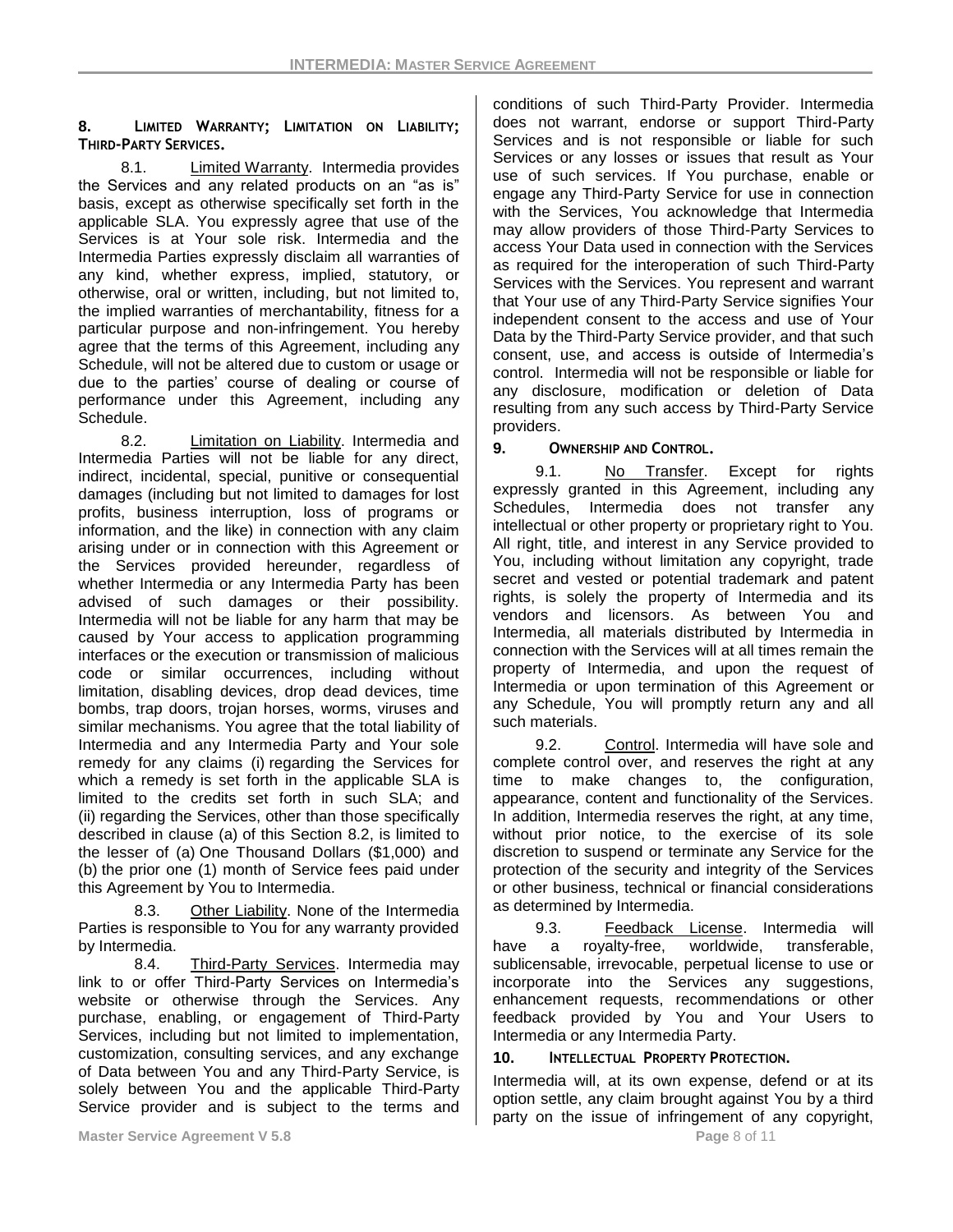patent, or trademark of that third party, in each case by the "Intermedia Technology," as defined below in this Section 10; provided that You provide Intermedia with (a) prompt written notice of such claim; (b) control over the defense and settlement of such claim; and (c) proper and full information and assistance to settle and/or defend any such claim. In the event of any claim for which Intermedia may be obligated to defend or settle in accordance with this Section 10, Intermedia may at its sole option and expense, either: (i) procure the right to use the Intermedia Technology as provided herein; (ii) replace the Intermedia Technology with other non-infringing products with equivalent functionality; (iii) suitably modify the Intermedia Technology so that it does not infringe; or (iv) terminate this Agreement. Intermedia assumes no liability for infringement claims arising from: (1) any combination of the Intermedia Technology with products or technology not provided by Intermedia, if the infringement would not have occurred if the Intermedia Technology had not been so combined; (2) any modification of the Intermedia Technology, in whole or in part, by anyone other than Intermedia, if the infringement would not have occurred but for such modification; (3) use by You of any Intermedia Technology after Intermedia notifies You that continued use may subject You to such claim of infringement, provided that Intermedia provides You with a replacement release of the Intermedia Technology; (4) any proprietary or intellectual property rights not expressly identified in this Section 10; or (5) any non-United States proprietary or intellectual property rights. "Intermedia Technology" means the software of Intermedia which is delivered to You in connection with Your use of the Services. This Section 10 sets forth the entire liability and obligations of Intermedia, and Your exclusive remedy, with respect to any actual or alleged infringement of any intellectual property or proprietary right by the Services. The terms of this Section 10 are subject to the limitations of Section 8**.**

### **11. HARDWARE, EQUIPMENT, AND SOFTWARE.**

Unless purchased from Intermedia or one of its affiliates pursuant to a separate written agreement, You are responsible for and must provide all hardware, software, services and other components necessary to access and use the Services. Intermedia makes no representations, warranties, or assurances that third party hardware, software, services and other components will be compatible with any Service. Intermedia reserves the right to change or upgrade any equipment or software that it uses to provide the Services without notice to You. Intermedia will install security patches, updates, upgrades and service packs ("Updates") as it determines in its sole discretion, and reserves the right, but not the obligation, to roll back any Updates. Updates may change system behavior and functionality and as such may negatively affect the Services used by You. Intermedia cannot foresee nor be responsible or liable for service disruption or changes in functionality or performance due to Updates. Intermedia is not responsible or liable for issues that may arise from incompatibilities between Your Data and use of the Services and any Update or hardware or software change or configuration, regardless of whether discretionary or requested.

# **12. INDEMNIFICATION.**

You agree to defend, indemnify, save, and hold Intermedia and the Intermedia Parties harmless from any and all demands, liabilities, losses, costs, and claims, including reasonable attorneys' fees, asserted against them that may arise or result from Your use of the Services, Your breach of this Agreement (or any Schedule), or Your negligence or willful misconduct.

# 13. **MODIFICATION OF TERMS.**

Intermedia may update, amend, modify or supplement the terms and conditions of this Agreement, including any Schedules, any SLAs, the AUP and the Privacy Policy, from time to time by giving You notice. Such changes will take effect immediately. Any such modification may be made without the consent of any third party beneficiaries of this Agreement. You can review the most current version of this Agreement at any time at: [\(https://www.intermedia.net/legal\)](https://www.intermedia.net/legal). **Your continued use of Your Account or the Services after Intermedia posts a new version of the Agreement will be conclusively deemed to be acceptance by You of any such new version**.

**14. MISCELLANEOUS.**

14.1. Governing Law; Jurisdiction; Forum; Attorneys' Fees. This Agreement will be governed by and construed in accordance with the laws of the State of California without regard to its conflicts of laws or its principles. Any claim or suit arising out of or relating to this Agreement will be brought in any court of competent jurisdiction located in Santa Clara County, California. In any action to enforce this Agreement, including, without limitation, any action by Intermedia for the recovery of fees due hereunder, You agree to pay Intermedia's reasonable attorneys' fees and costs in connection with such action if Intermedia prevails in such action. You agree to waive the right to trial by jury with respect to any proceeding related to or arising out of this Agreement.

14.2. Written Communications and Notice. You accept that communication from Intermedia may be electronic. Intermedia may contact You by e-mail or provide You with information by posting notices on Intermedia's website or to Your Account. You agree to this electronic means of communication and You acknowledge that all contracts, notices, information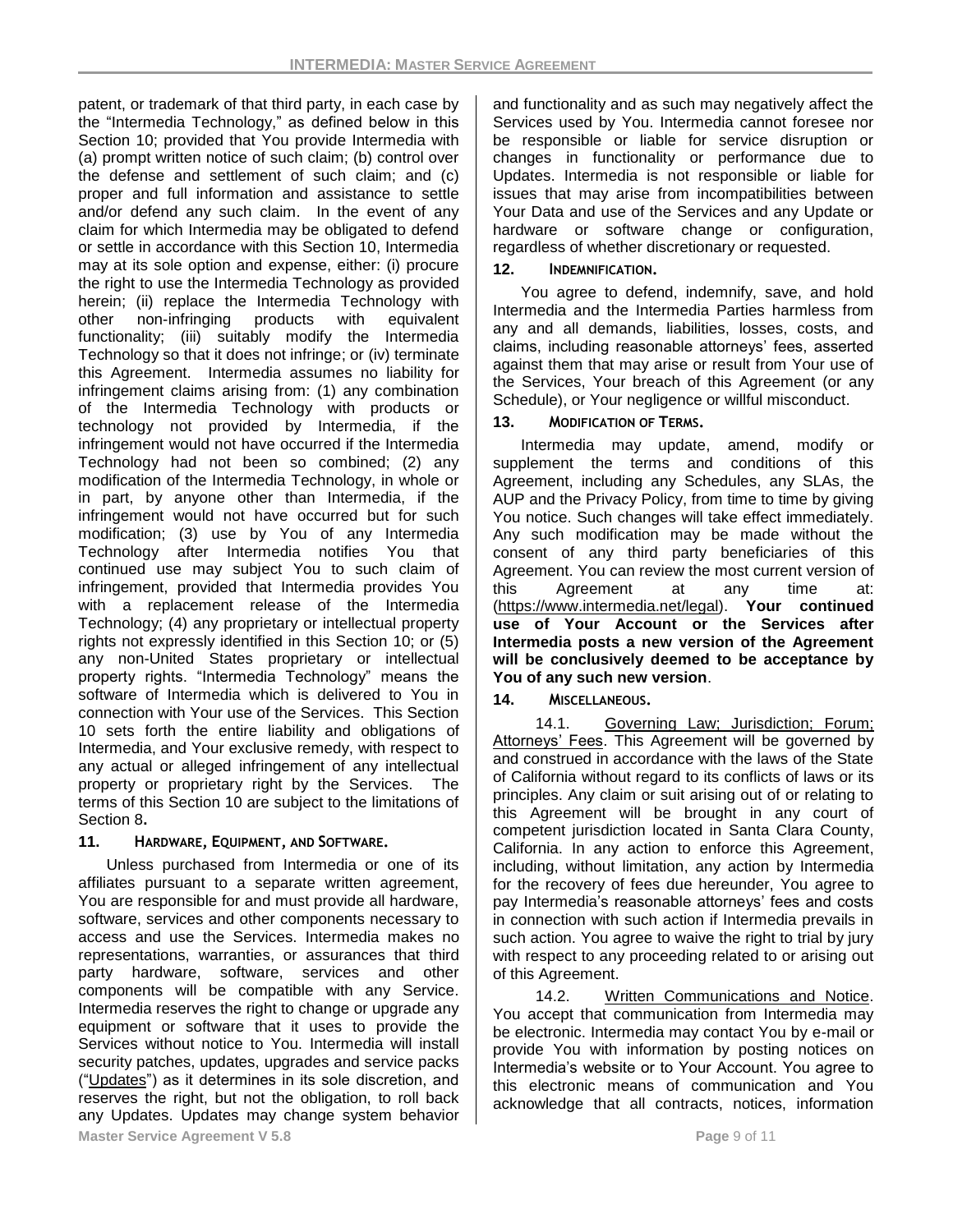and other communications that Intermedia provides to You electronically are acceptable and effective as notice. Except as otherwise specified in this Agreement, all notices, permissions and approvals hereunder will be in writing and will be deemed to have been given (i) immediately upon personal delivery, (ii) the second  $(2^{nd})$  business day after mailing, (iii) the second  $(2^{nd})$  business day after sending by confirmed facsimile, or (iv) the first  $(1<sup>st</sup>)$  business day after sending by email or, if from Intermedia to You, online posting. Notices to You may be addressed by Intermedia to any e-mail address, postal address or facsimile number registered with Intermedia, or through means of online posting through the Services. Notices to Intermedia that are not expressly authorized by administrative control panel under this Agreement shall be mailed to Intermedia.net, Inc., 825 E. Middlefield Road, Mountain View, California 94043, Attn: Legal Department, or such other address as designated on Intermedia's website from time to time.

14.3. Authority, Age and Capacity. The individual accepting this Agreement on behalf of You represents and warrants that he/she has the authority to bind You to this Agreement. You hereby represent and warrant that each User has reached the older of (i) the age of eighteen (18) and (ii) the age of majority in the User's jurisdiction, and that You are not subject to a limitation on Your ability to enter into this Agreement.

14.4. Severability. If any one or more of the provisions contained herein will, for any reason, be held to be invalid, illegal, or unenforceable in any respect, such invalidity, illegality, or unenforceability will not affect any of the other provisions of this Agreement, and this Agreement will be construed as if such provision(s) had never been contained herein, provided that such provision(s) will be curtailed, limited, or eliminated only to the extent necessary to remove the invalidity, illegality, or unenforceability.

14.5. Waiver. No waiver by either party of any breach by the other party of any of the provisions of this Agreement will be deemed a waiver of any preceding or succeeding breach of this Agreement. No such waiver will be effective unless it is in writing signed by the parties hereto, and then only to the extent expressly set forth in such writing.

14.6. Remedies. The rights and remedies of the parties hereunder shall not be mutually exclusive, i.e., the exercise of one (1) or more of the provisions hereof shall not preclude the exercise of any other provision hereof. The parties acknowledge, confirm and agree that damages may be inadequate for a breach or a threatened breach of this Agreement and, in the event of a breach or threatened breach of any provision hereof, the respective rights and obligations hereunder shall be enforceable by specific performance, injunction or other equitable remedy. Nothing contained in this Agreement shall limit or affect any rights at law or statute or otherwise for a breach or threatened breach of any provision hereof, it being the intent of this provision to clarify that the respective rights and obligations of the parties shall be enforceable in equity as well as at law or otherwise.

14.7. No Assignment. No benefit or duty of You under this Agreement will, without the consent of Intermedia, be subject in any manner to anticipation, alienation, sale, transfer, assignment, pledge, encumbrance or charge, and any attempt to do so will be void. Intermedia may assign this Agreement without Your consent and without notice.

14.8. Fair Interpretation, Headings. This Agreement reflects terms that are mutually agreeable to the parties. This Agreement will be interpreted fairly in accordance with its terms and without any strict construction in favor of or against either party based on draftsmanship of the Agreement or otherwise. The headings and captions used in this Agreement are used for convenience only and are not to be considered in construing or interpreting this Agreement.

14.9. Force Majeure. Except for monetary obligations, neither party shall be liable to the other for failure or delay in the performance of a required obligation hereunder if such inability or delay is caused by reason of Force Majeure Event. "Force Majeure Event" is any cause beyond a party's reasonable control or anticipation, including, without limitation, acts of war, acts of god, terrorism, earthquake, hurricanes, flood, fire or other casualty, embargo, riot, sabotage, labor shortage or dispute, governmental act, insurrections, epidemics, quarantines, inability to procure materials or transportation facilities, failure of power, restrictive governmental laws or regulations, condemnation, acts of third parties, failure of the Internet or other reason that is beyond a party's reasonable control or anticipation.

14.10. Survival. The preamble, "Definitions" and Sections 2, 3, 4, 5, 6, 8, 9, 10, 12, 13 and 14 of this MSA will survive termination.

14.11. Independent Parties. Notwithstanding anything to the contrary herein, it is acknowledged, confirmed, and agreed that You shall be, and shall be deemed to be, an independent entity for all intents and purposes, including, without limitation, federal taxation. You shall pay all expenses in connection with performing Your obligations hereunder and shall not incur any indebtedness on behalf of Intermedia in connection with such expenses. Neither party shall have or hold itself out as having any right, authority nor agency to act on behalf of the other party in any capacity or in any manner, except as be specifically authorized in this Agreement.